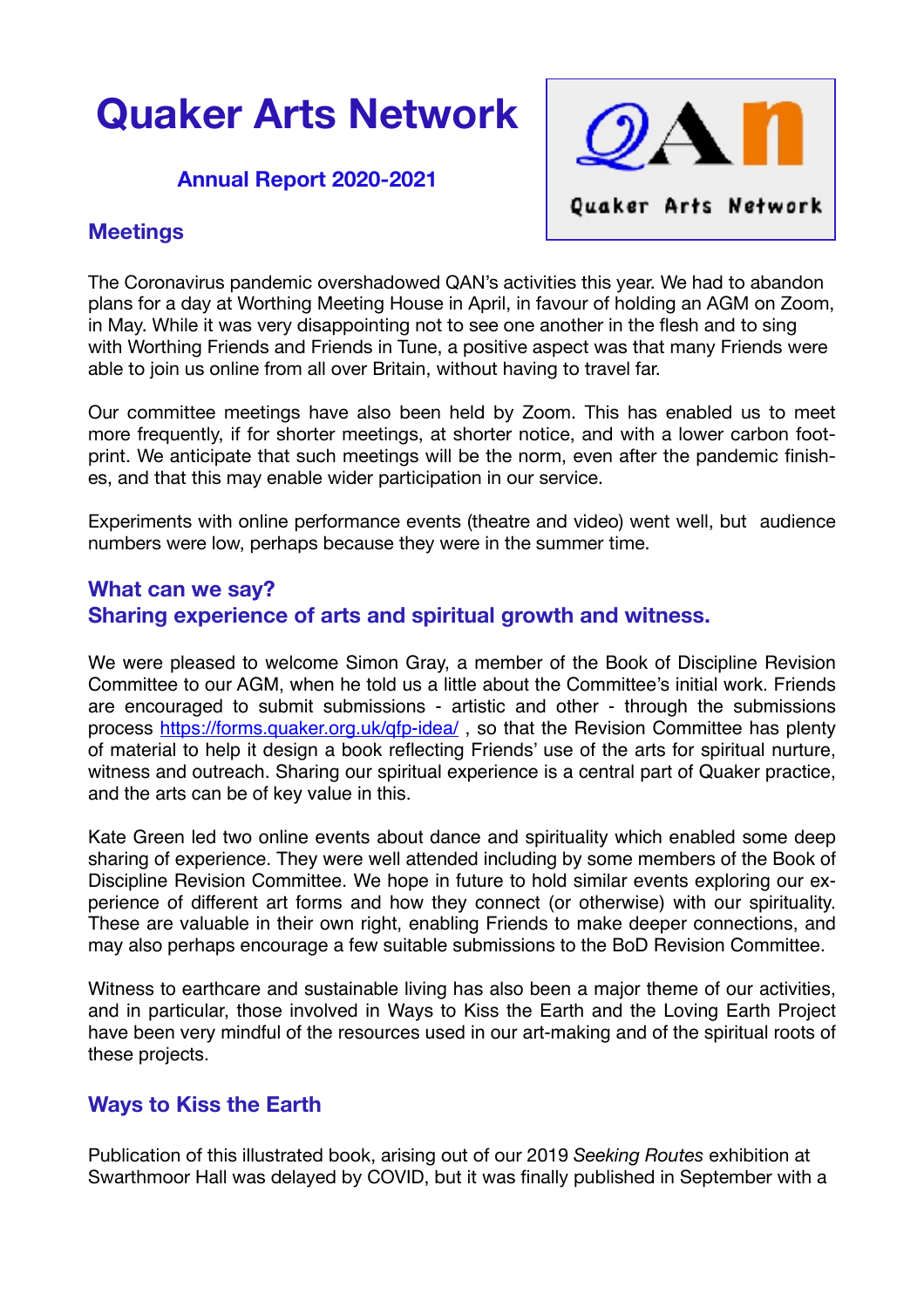

reduced print run in the light of due to he closure of the Quaker Book Centre and the cancelling of the Yearly Meeting Gathering. Feedback has been very complimentary.

This is the first book we know of featuring art works by a group of contemporary Quaker Artists. The statements by two dozen participating artists (plus the makers of a dozen the Loving Earth textile panels) make clear the links with their spiritual lives and witness.

Ways to Kiss the Earth is available for purchase via the Loving Earth Project website.

# **Loving Earth Project**

This community textile project, aims to help people engage more deeply with climate and sustainability issues. Simple queries about what people love that is at risk from the climate crisis and how our own actions can help are at the core of the project. Creative and activities, including making textile panels, has provided space for deeper exploration in mindful, prayerful or playful spirit, and the resulting panels are inspiring further conversations and actions. This process works well not only for Friends, but also for those from other spiritual traditions and none, and has been adapted for different groups and ages.

Early in 2020 we set up a project with Woodbrooke to take this forward. Woodbrooke is doing this as part of the wider 'Climate Crisis: Spiritual Nurture & Learning' project which is commissioned and funded by Quakers in Britain. A steering group is overseeing this project, comprising Linda Murgatroyd and Sue Tyldesly for QAN, two members of staff from Woodbrooke, and a couple of others. Woodbrooke has run courses designed for Quakers, as part its work on 'Climate Crisis: Spiritual Nurture & Learning' commissioned by Quakers in Britain, and QAN is responsible for the wider outreach and exhibition elements. A Memorandum of Understanding between QAN and Woodbrooke outlines the arrangements in detail. We have also worked with a growing diversity of non-Quaker groups and individuals. QAN has welcomed donations from Friends, Meetings and others towards costs associated with the exhibitions, and is seeking further funding for this element of the project.

The [lovingearth-project.uk](http://lovingearth-project.uk) website includes a gallery of panels, and a wide range of resources to support those wishing to participate in the project. QAN has also run regular workshops and conversations to support panel-makers and enable them to share experience: some of these have been in partnership with other community groups. Most have been online but a few in-person workshops were also held as the pandemic allowed. At the time of writing, over 160 panels had been produced and the project continues to spread.

Unfortunately a number of planned exhibitions were postponed or cancelled due to COVID . However a very successful online discussion evening centred on Loving Earth panels event was hosted by Riverhouse Barn Arts Centre in Walton-on-Thames. As Covid restrictions ease, new displays are in the pipeline and we hope to take the exhibition to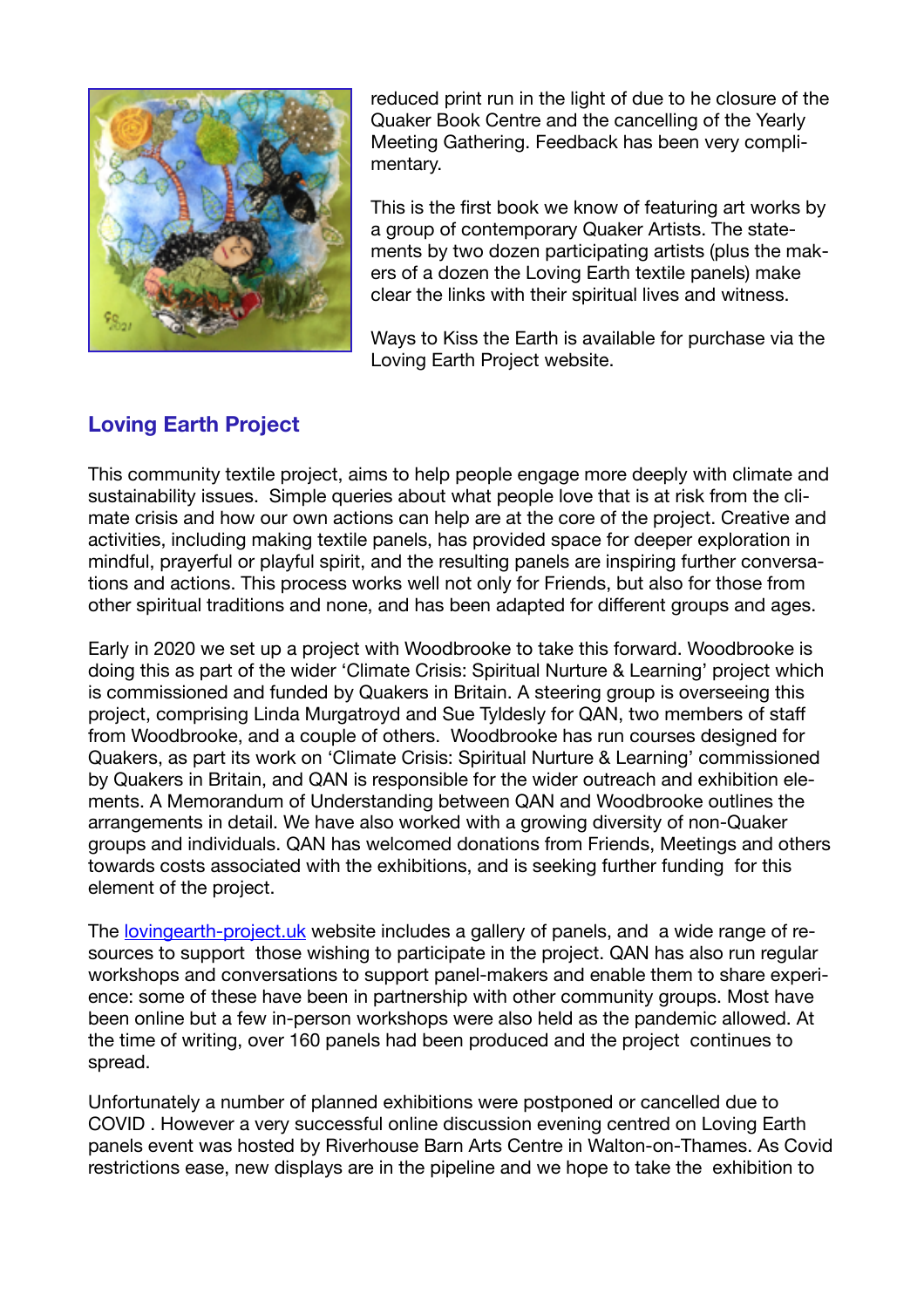Glasgow for COP 26 in autumn 2021 and touring for a couple of years thereafter; invitations are welcome. A range of possible further developments is also emerging.

Two sets of beautiful greetings cards (blank inside) are available for sale in aid of the project, and to promote it. Details are at https://lovingearth-project.uk/resources/.

# **Safeguarding**

The Committee approved the following formal safeguarding policy:

*While we welcome people of all ages to our events, we do not take responsibility for children and young people who participate. This is the responsibility of their parents/ guardians, or of another responsible adult appointed by them. We have been reminded of the needs of vulnerable adults and will address them in our planning where appropriate.* 

## **Foundation Stones event**

QAN collaborated with the Holocaust Memorial Trust in holding an online event in a spirit of worship on May 12th, to share stories behind painted stones participants had created, honouring holocaust victims. The intention is that these will eventually be included in the National Holocaust Memorial in Westminster.

## **Friends in Tune**

It was agreed with Friends in Tune that it was no longer appropriate for FiT to remain a project of QAN, since it was now a Quaker Recognised body in its own right. We are pleased continue to collaborate with FiT on an ad hoc basis.

## **Membership, Communications and Appointments**

Committee members during 2020-21were : Linda Murgatroyd (clerk) Kate Green (Assistant Clerk) June Buffery (Treasurer until 31.1.2020) John Lampen Assisant Treasurer; Treasurer from 1 January 2021 Elena Krumgold (Website and newsletter manager) Rosi Robinson Nessa Grimes.

June Buffery And Caroline Coode stood down from the Committee at our 2020 AGM, having been active members since QAN was set up in 2013, with June remaining as treasurer till the end of 2020. Her Treasurer's Report is attached. Covid affected the availability of Friends to serve and Rosi Robinson and Nessa Grimes (who had been newly appointed) were released during the year. Our activities in the coming year will depend in part on Friends' willingness to help organise and publicise events to help us diversify and support a wider range of Quaker arts and life in the coming years.

Online communications have been of increasing importance since the start of the pandemic. Our mailing list has around 320 subscribers; we know that more than half of them open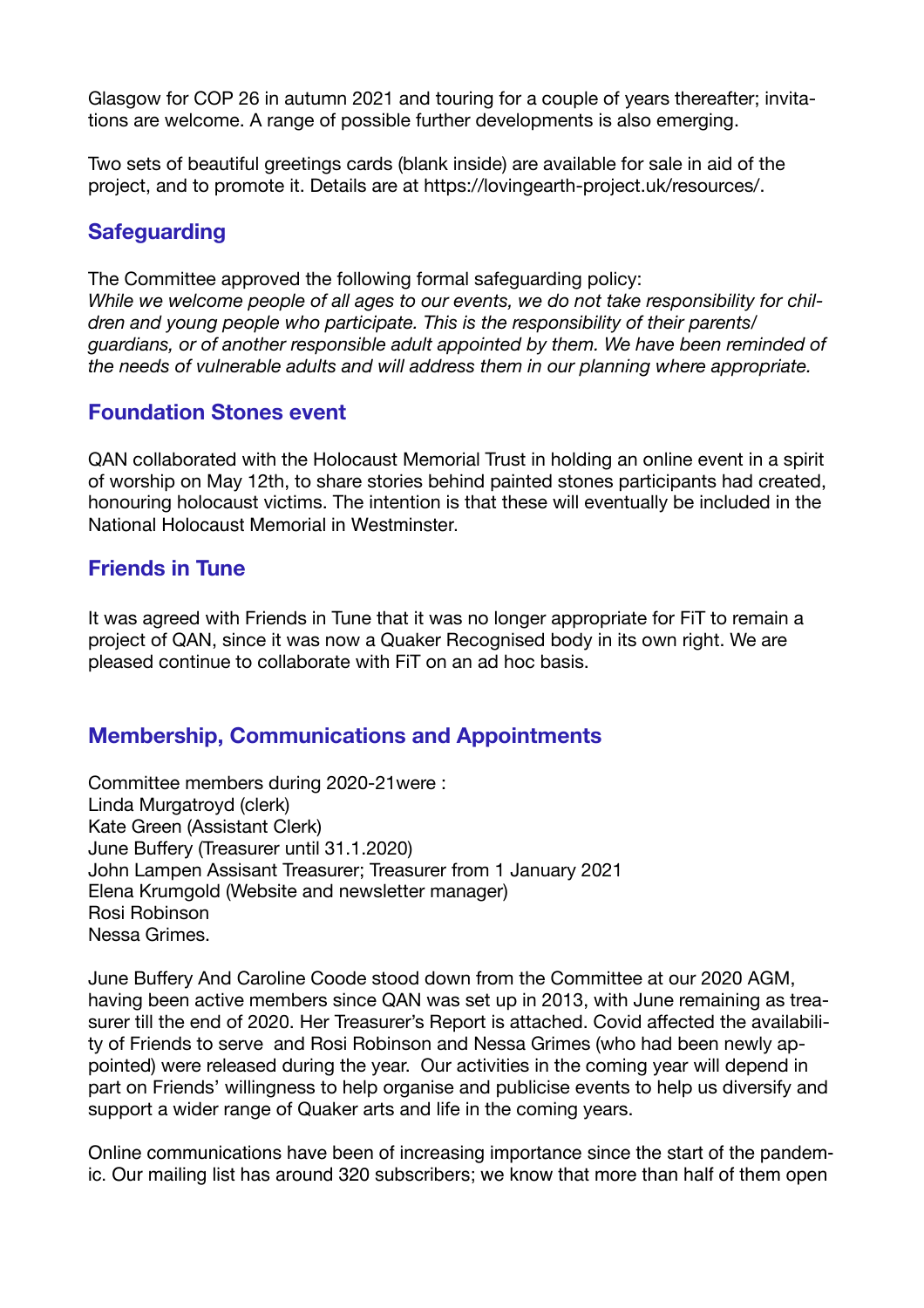the newsletters (a very high rate for Mailchimp), but some are dormant. Most are in the UK, but 16% are overseas Friends, mostly in the USA.

A Quaker Arts Network's Facebook group was set up early in the pandemic has enabled many Friends to share artworks, news and views with one another (but not the general public). The group now has 160 members and the (public) @quakerarts Facebook page has over 550 subscribers. We also have over 280 followers on Instagram.

#### **Future events and priorities**

The committee has not been able to oversee internet and social media communications as actively as we would wish. Volunteers to help with our social media this would be welcome. We would love to use these technologies to share Quaker witness and spirituality more widely and to more diverse communities, through the arts.

Similarly, it has not proved possible to set up further online events or projects such as spiritual explorations or an online art exhibition, despite the enthusiasm of Friends, except at the forthcoming Yearly Meeting Gathering. These could offer opportunities to publicise a wide range of Friends' art works, to support artists many of whose incomes have been dramatically affected by the pandemic, and for our Quaker witness to reach out in this way. The further development of the Loving Earth Project also depends on volunteer and financial support from Friends and others. Please get in touch with us if you would like to help.

The Treasurer's report for 2020 is attached. An update will be given at our AGM. QAN welcomes financial donations as well as prayerful support . Details of how to give are at [http://](http://quakerarts.net/contact/joining-and-supporting-us/) [quakerarts.net/contact/joining-and-supporting-us/](http://quakerarts.net/contact/joining-and-supporting-us/) .

Linda Murgatroyd Clerk June 2021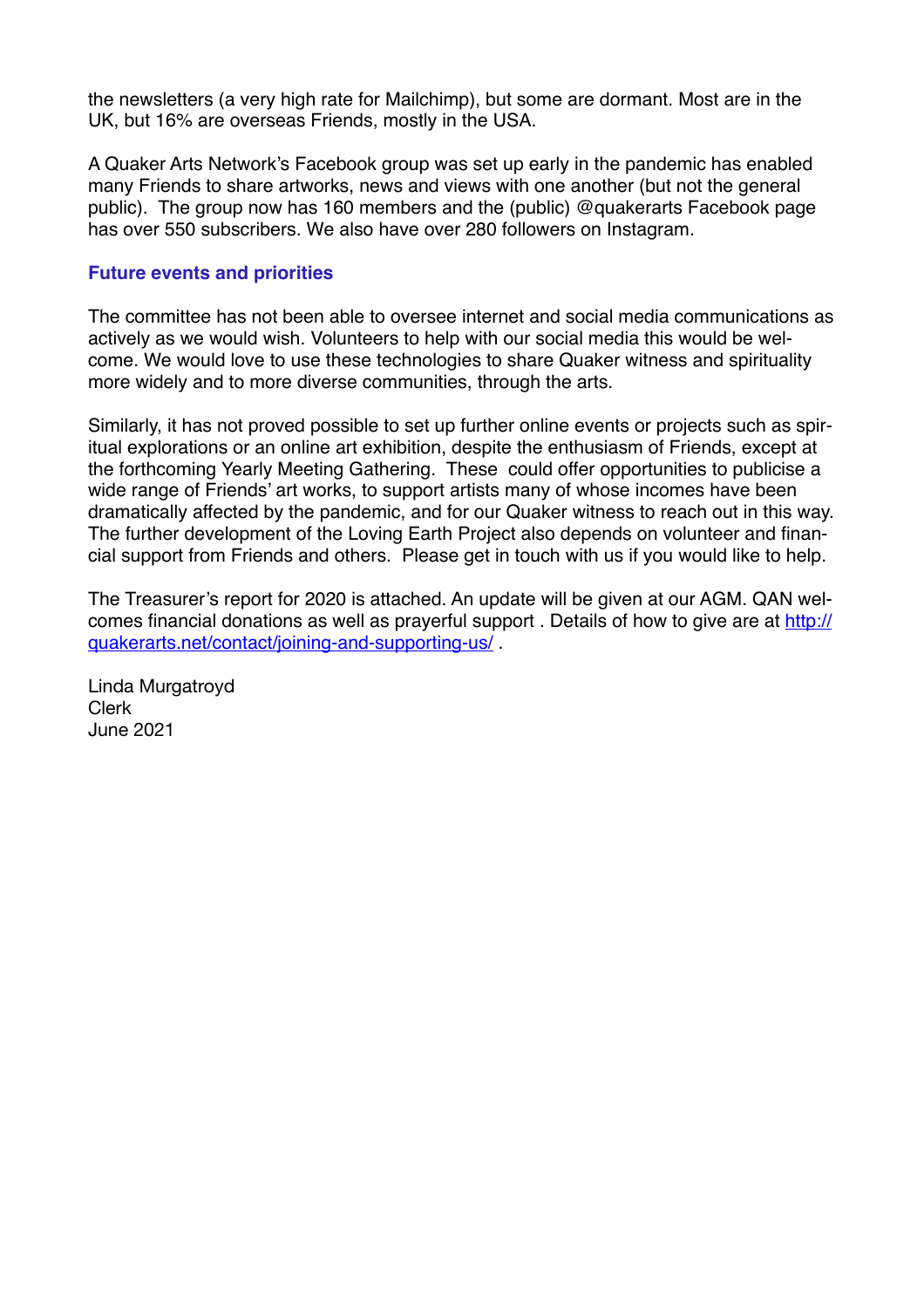## **Annex: Quaker Arts Network Treasurer's report and accounts 2020**

#### **Income**

We received £100 for general support of QAN work, and £350 in support of the Loving Earth Project (LEP). Sales of 'Ways to Kiss the Earth' (WTKE) books formed the largest part of our income but these have not yet covered costs.

#### **Expenses**

The largest expenditure was for the production of WTKE books. Expenses for the Loving Earth Project at this stage was minimal.

We have increased the frequency of advertising in *the Friend*, hence the increased costs.

Due to Covid 19 restrictions, our meetings were all by Zoom. This means we did not have any room rentals and travelling expenses.

#### **Summary**

General donations to Quaker Arts Network are still only trickling in, but some donations to support the Loving Earth Project (our main priority for 2021) have been received.

The accounts have been examined by Barry Mercer.

June Buffery Treasurer to QAN